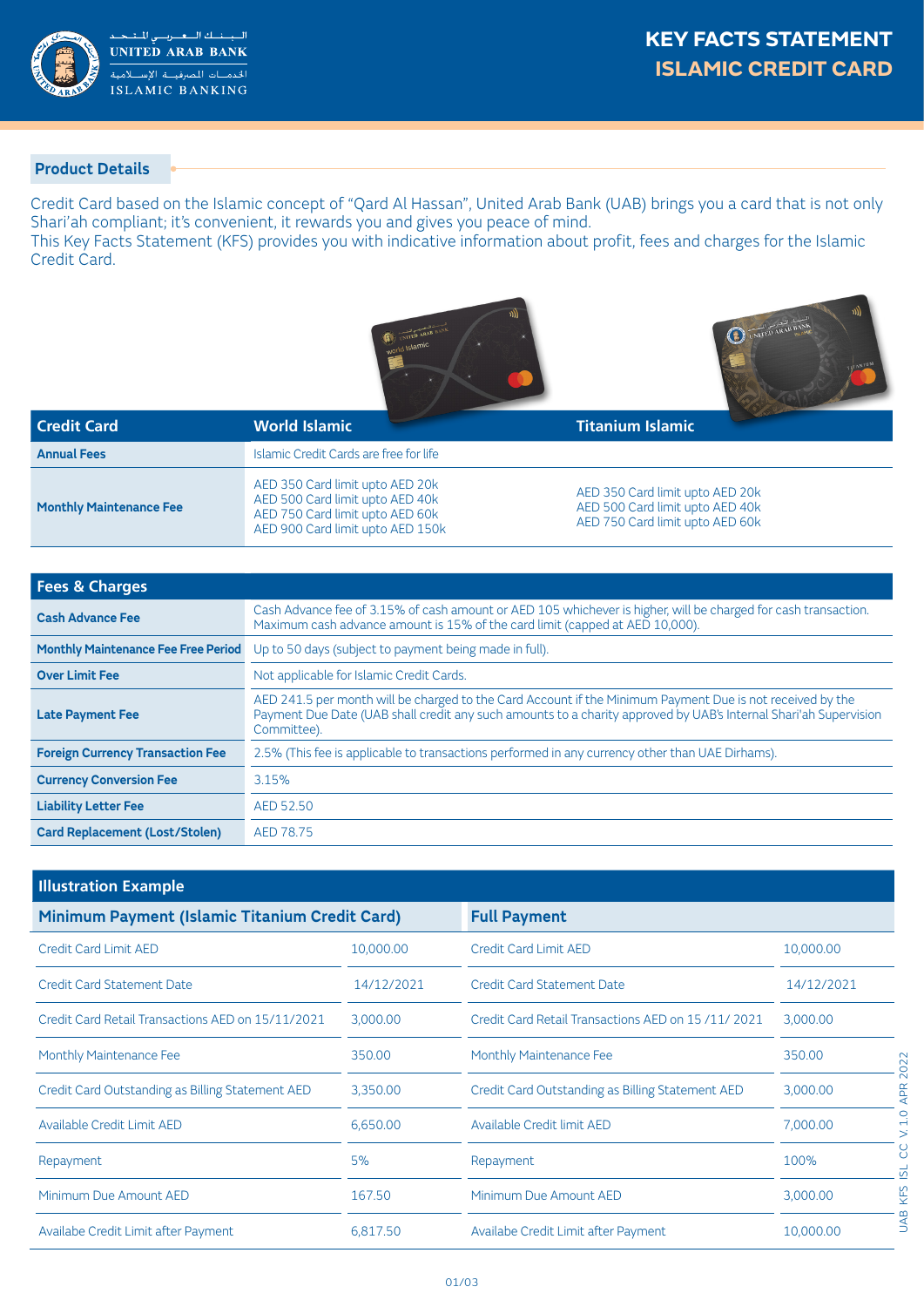

| <b>Product Requirements</b>    |                                                                                                       |  |
|--------------------------------|-------------------------------------------------------------------------------------------------------|--|
| <b>Identity Documents</b>      | ID documents (Valid Passport & Emirates ID). UAB adheres to AML & Sanctions and CBUAE requirements.   |  |
| <b>Visa Details</b>            | Visa details for applicant and sponsor visa details for dependent.                                    |  |
| <b>Minimum Salary</b>          | A minimum salary of AED 5,000.                                                                        |  |
| <b>Undated Security Cheque</b> | Undated security cheque up to 120% of credit card limit (Applicable if approved limit > AED 100,000). |  |

| <b>Important Terms &amp; Conditions</b>                                                                                             |                                                                                                                                                                                                                                                                  |  |
|-------------------------------------------------------------------------------------------------------------------------------------|------------------------------------------------------------------------------------------------------------------------------------------------------------------------------------------------------------------------------------------------------------------|--|
| <b>Credit Shield Insurance (in case of</b><br>job loss, permanent or temporary<br>disability)                                       | Optional for customer to choose credit shield insurance. It will be applied as 0.0638% of credit card outstanding amount.                                                                                                                                        |  |
| <b>Change in Contact Details /</b><br><b>Employer</b>                                                                               | The customer should inform UAB for any change in the customer contact details, change in employment status etc                                                                                                                                                   |  |
| <b>Change in Terms</b>                                                                                                              | UAB reserves the right to revise Terms & Conditions and Schedule of Charges. In case of any change, you will be<br>notified on your registered contact details 60 days prior to the change.                                                                      |  |
| <b>Card Cancellation</b>                                                                                                            | Card Cancellation: If the Cardholder notifies UAB that he wishes to cancel the Credit Card, the Cardholder must pay<br>the total outstanding balance, as it will be immediately due once cancellation request is approved.                                       |  |
| <b>Third Party Disclosure</b>                                                                                                       | UAB is obligated to share customer information with the designated Government Entities as per the applicable<br>Bank Terms & Conditions. In case of non payment of the credit card outstanding balance, UAB can allocate a third<br>party to recover the amount. |  |
| <b>Khiyar Al Shart (Cooling off period)</b>                                                                                         | You have the right to cancel the facility by informing us in writing to info@uab.ae within 5 business days after signing<br>the application form. All applicable bank fees will apply from the 6 <sup>th</sup> day onwards.                                      |  |
| <b>FX Transaction Markup Fees (CC)</b>                                                                                              | Issuer Markup Fee - FX Transaction 2.63% (This fee is applicable to transactions performed in any currency other<br>than UAE Dirhams).                                                                                                                           |  |
| <b>Cashback Entitlement %</b>                                                                                                       | a. Titanium: eligible for 1.5% on retail purchases.<br>b. World: eligible for 1% on retail purchases.<br>*T&C applies, please refer to UAB website for more information.                                                                                         |  |
| Please note that any repayments<br>to the credit card will be adjusted<br>towards the outstanding balance in<br>the following order | Fixed Installment payment (excluding Balance Transfer).<br>٠.<br>Monthly maintenance fee (Retail & Cash Advance).<br>Principal (Retail & Cash Advance).<br>Balance transfer payment.                                                                             |  |

## **Additional Information**

- . UAB Islamic Credit Cards are based on the Shari'ah Concept of Qard Al Hassan.
- . You need to pay at least the minimum amount by the due date.
- . If you have any queries and questions, you can reach our customer service 24/7 on 800474 or info@uab.ae.
- . In order to check your eligibility to apply for other UAB products, please contact a UAB sales representative or visit our website www.uab.ae.
- To obtain the best deal for you, you may check other bank offers to compare profit rates, fees & features. You can compare the other bank key fact statements when deciding on the best option that suits your needs.
- Customer can apply for free supplementary credit card for family members.
- . Please refer to www.uab.ae for our Terms & Conditions and Schedule of Charges.
- . If you are unsatisfied with our services or to report fraud/complaint/dispute please contact our customer service 24/7 on 800474 or info@uab.ae.